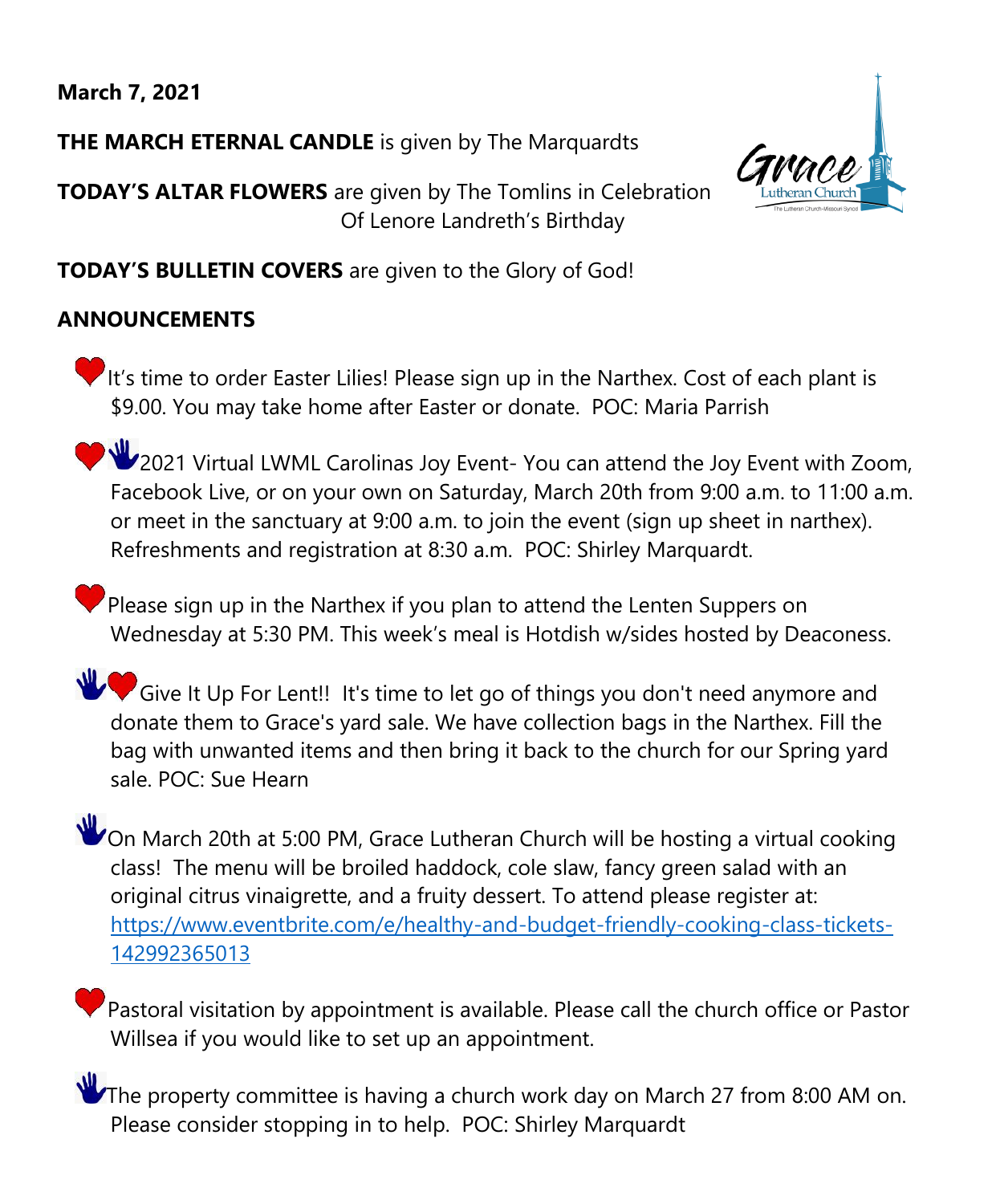#### **March 7**

**Tabulators:** Ed Marquardt Judy Manners, Sherri Marquardt **Elder**– Fri.: George J. (L), Sam S. 8:00: Dave M. (L), Charlie M. 9:30: Sammy P. (L), Dave M. 11:00: George J. (L), Sammy P. **Altar Guild—** Fri.: Maria P. Sun. – Nancy Blekicki & Brenda Tomlin

### **SERVING SCHEDULE ATTENDANCE:** February 26 & 28: 118

### **March 14**

**Tabulators:** Lewis Tomlin Maria Parrish, Barb Bruner **Elder**– Fri.: Sam S. (L), George G. 8:00: Charlie M. (L), Dave M. 9:30: George J. (L), Sammy P. 11:00: Sammy P. (L), Sam S. **Altar Guild—** Fri.: Nancy Blekicki Sun. – Brenda Tomlin

## **JANUARY INCOME REPORT:** Receipts: \$26,722 Expenses: \$35,426

## **CALENDAR**

| Sun. Mar. 7  | 8:00, 9:30, 11:00 AM Service of Holy Communion |
|--------------|------------------------------------------------|
|              | 9:30 AM Adult Bible Study, Sunday School in GH |
| Mon. Mar. 8  | 7:00 PM AA Meeting in GH                       |
| Tue. Mar. 9  | 9:30 AM Craft Group in GH                      |
|              | 5:30 PM Adult Confirmation in CR               |
|              | 7:00 PM Stephen Ministry                       |
|              | Wed. Mar. 10 5:30 PM Lenten Supper in GH       |
|              | 7:00 PM Midweek Lenten Service                 |
| Thu. Mar. 11 | 7:00 PM Men's AA Mtg. in GH                    |
| Fri. Mar. 12 | 10:00 AM Worship Service                       |
|              | 11:00 AM Bible Study in CR                     |
| Sun. Mar. 14 | <b>DAYLIGHT SAVINGS TIME BEGINS</b>            |
|              | 8:00, 9:30, 11:00 AM Service of The Word       |
|              | 9:30 AM Adult Bible Study, Sunday School in GH |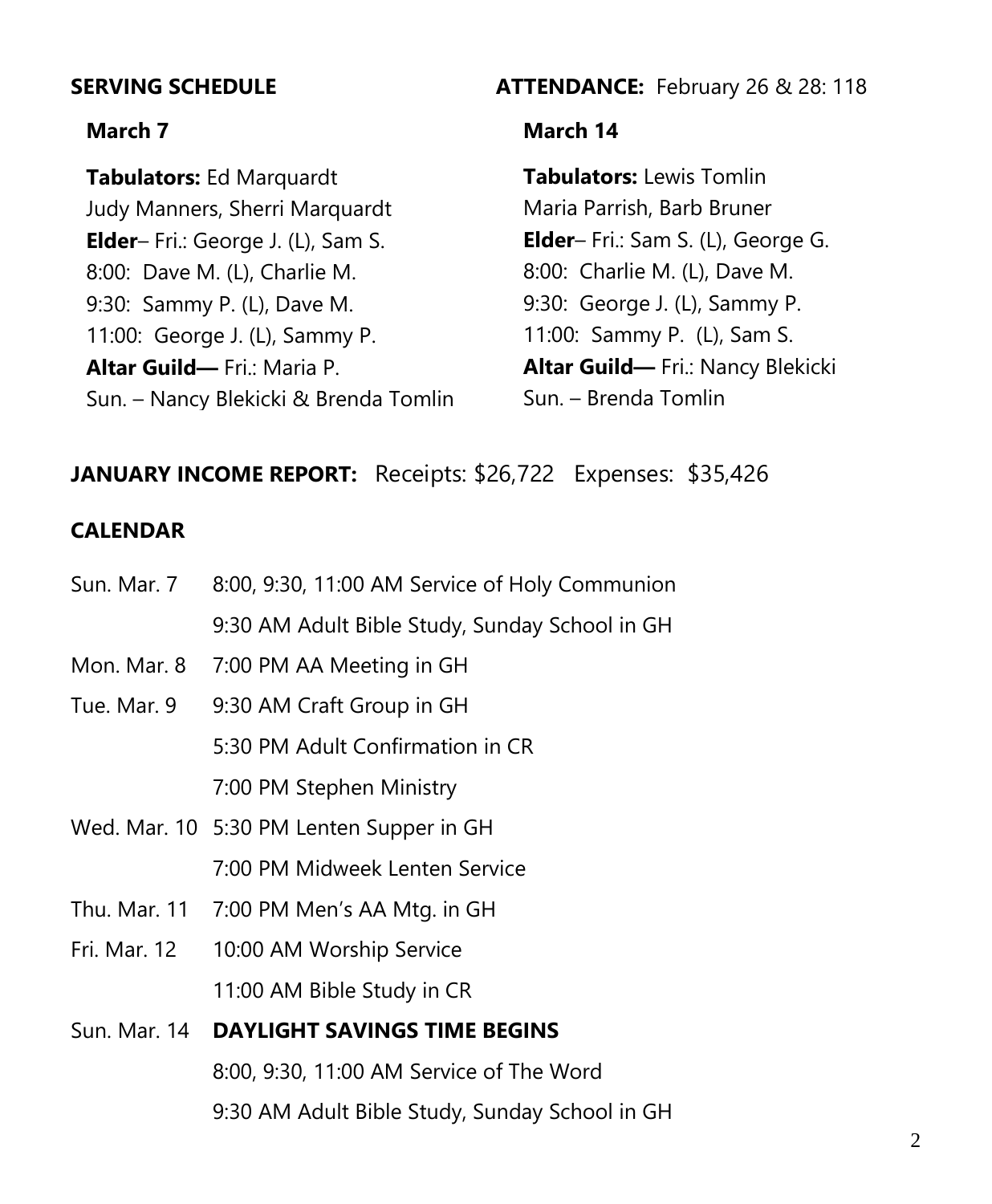## **DAILY BIBLE READINGS**

| Sun. March 7  | Gen. 27:30-45; 28:10-22, Mark 9:1-13           |
|---------------|------------------------------------------------|
| Mon. March 8  | Gen. 29:1-30, (Gen. 29:31-34:31), Mark 9:14-32 |
| Tue. March 9  | Gen. 35:1-29, Mark 9:33-50                     |
| Wed. March 10 | Gen. 37:1-36, Mark 10:1-12                     |
| Thu. March 11 | Gen. 39:1-23, Mark 10:13-31                    |
| Fri. March 12 | Gen. 40:1-23 Mark 10:32-52                     |
| Sat. March 13 | Gen. 27:1-29, Mark 8:22-38                     |
| Sun. March 14 | Gen. 41:1-27, Mark 11:1-19                     |

# **PRAYER REQUESTS**

If you would like to place someone on the prayer chain or have a prayer request, you may contact the church office or Deaconess Karen at deaconess@gracesummerville.org

Please be in prayer for members of our congregation receiving cancer treatment. Members include David McElfresh, Donna White, Fred White, Terri Sheldon and Peggy Polomski

3/7: Please be in prayer for **Peggy Inabinette** as she recovers from knee surgery.

3/7: Please pray for **Carol Skinner** as she continues to trust the Lord through her health issues.

3/7: Pray for **Ken Blekicki** who is dealing with severe hip pain and will undergo further testing.

3/7: **Sammy Peek** has been ill with a high fever since Sunday. He has tested negative for COVID 19 and the flu. Please pray that he will quickly get over whatever infection he has.

3/7: Martha Sylvester is requesting prayers for her sister, **Carolyn Cooper**, who recently fell and broke her femur.

2/28: Please pray for healing and successful rehabilitation for **Betty Hearn**, mother of Max Hearn, who fell on February 15 and broke her hip.

2/28: UPDATE for **Earlene Stier**. Earlene has left the hospital and is doing physical rehab at Heartland of Hanahan. Please keep her in your prayers as she recovers from her fall and COVID.